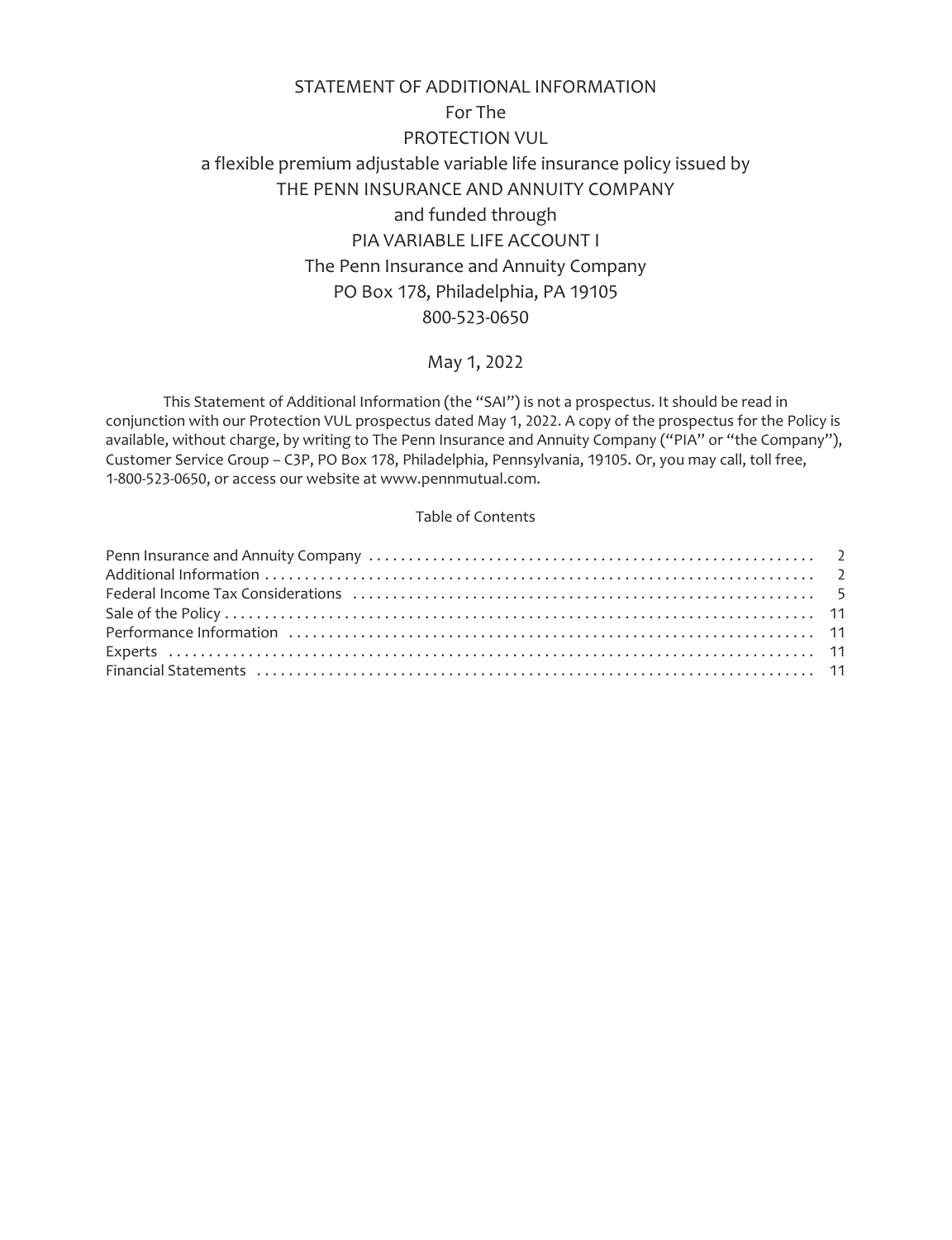#### <span id="page-1-0"></span>**PENN INSURANCE and ANNUITY COMPANY**

Penn Insurance and Annuity Company is a Delaware stock life insurance company. We are a whollyowned subsidiary of Penn Mutual Life Insurance Company. We were chartered in 1982 and have been continuously engaged in the life insurance business since that date. We are licensed to sell insurance in 49 states and the District of Columbia. Our corporate headquarters are located at 600 Dresher Road, Horsham, Pennsylvania, 19044, a suburb of Philadelphia. Our mailing address is The Penn Insurance and Annuity Company, PO Box 178, Philadelphia, Pennsylvania, 19105.

#### *Penn Insurance and Annuity Variable Life Account I*

We established Penn Insurance and Annuity PIA Variable Life Separate Account I as a separate investment account under Delaware law on March 10, 2021. The Separate Account is registered with the Securities and Exchange Commission (the "SEC") as a unit investment trust under the Investment Company Act of 1940 (the "1940 Act") and qualifies as a "separate account" within the meaning of the federal securities laws.

The valued of accumulation units in the Variable Investment Options is determined by multiplying the accumulation unit value for the prior valuation period by the net investment factor for the current valuation period.

The net investment factor is an index used to measure the investment performance of each Variable Investment Option from one valuation period to the next. The net investment factor is determined by dividing (a) by (b), where

- (a) is the net asset value per share of the Fund held in the subaccount, as of the end of the current valuation period, plus the per share amount of any dividend or capital gain distributions by the fund if the ex-dividend date occurs in the valuation period; and
- (b) is the net asset value per share of the Fund held in the subaccount as of the end of the last prior valuation period.

#### <span id="page-1-1"></span>**ADDITIONAL INFORMATION**

#### *Assignment*

You may assign the policy while it is in force during the life of the insured. Your rights, and the rights of any beneficiary, will be subject to the rights of an assignee under the terms of an assignment. We will not be bound by any assignment until you provide a signed form, that we have either provided or find acceptable, and the form has been filed at the home office. Unless you specify otherwise, the assignment will take effect as of the date you signed the form, subject to any action we have taken prior to the time that the assignment is received at the home office. We are not responsible for the effect or the validity of any assignment.

#### *Misstatement of Age or Gender*

If the insured's age or gender has been misstated, we will adjust the proceeds payable under the policy based on what the last monthly charges would have purchased at the correct age or gender.

#### *Incontestability*

After a policy has been in force during the insured's lifetime for two years from the original policy date, we may not contest the policy, except in the case of fraud. However, if there has been a policy change or reinstatement for which we required evidence of insurability, we may contest that policy change or reinstatement for two years with respect to information provided at that time, during the lifetime of the insured, from the effective date of the policy change or reinstatement.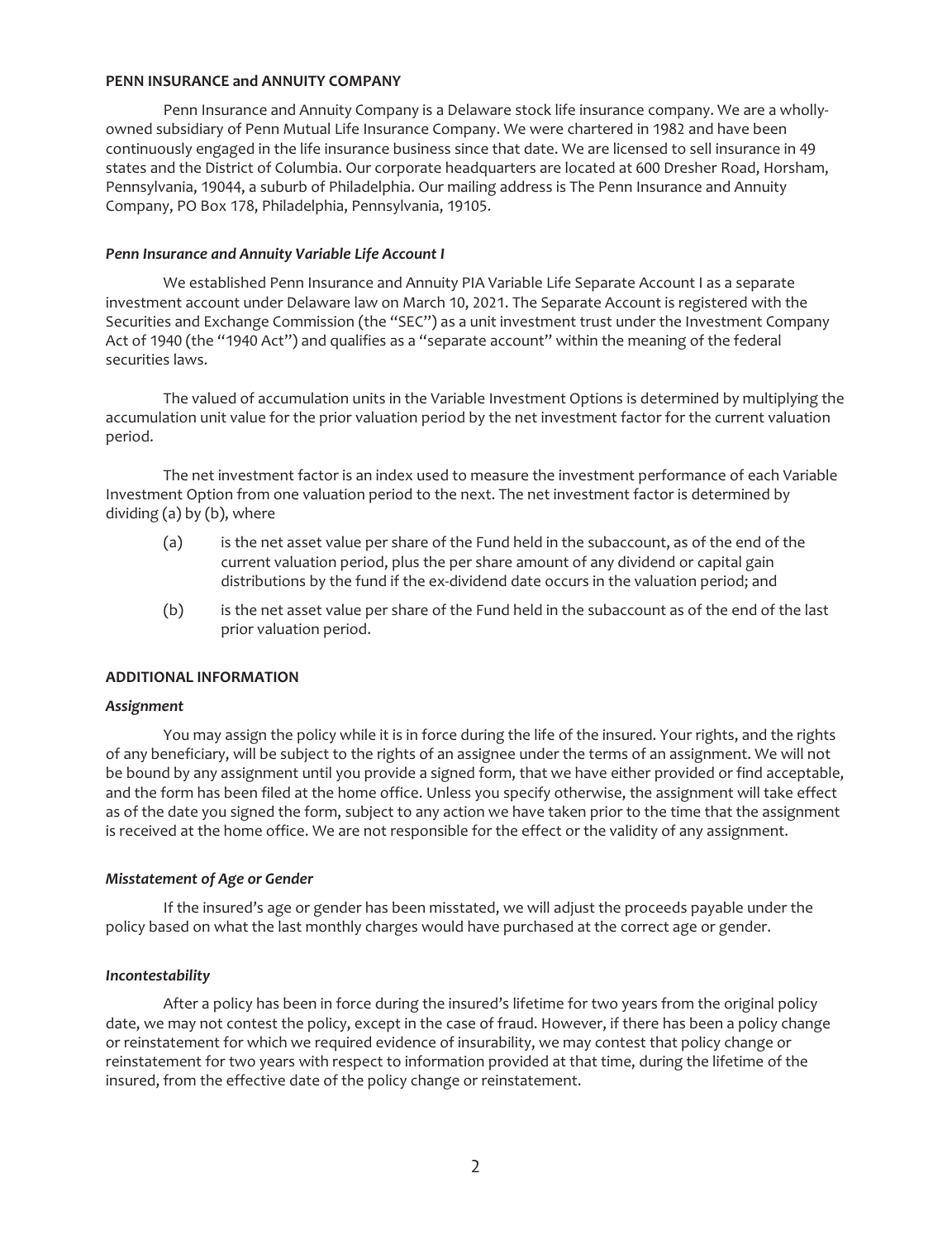#### *Suicide*

If the insured, whether sane or insane, dies by suicide, within two years of the original policy date, our liability will be limited to an amount equal to the premiums paid for the policy less any policy loan partial withdrawals. If there has been a policy change or reinstatement for which we required evidence of insurability, and if the insured dies by suicide within two years from the effective date of the policy change or reinstatement, our liability with respect to the policy change or reinstatement will be limited to an amount equal to the portion of the monthly charges associated with that policy change or reinstatement.

#### *No-Lapse Guarantee Rider*

This rider is automatically included with your Policy at no additional cost. This rider prevents the lapse of the Policy when the Net Cash Surrender Value is insufficient to cover the Monthly Deduction for the following month as long as the No-Lapse Guarantee Requirement is satisfied. The Rider may last until the Maturity Date of the Policy.

We will continue to deduct Monthly Deductions from the Policy Value while the Policy is in force under the Rider. The Policy will remain in force with a negative Policy Value if the No-Lapse Guarantee Requirement is satisfied. We will not credit interest to the negative Policy Value. The Net Amount at Risk used to calculate Monthly Deductions will not exceed the Basic Death Benefit divided by the Death Benefit Discount Factor despite a negative Policy Value. The Death Benefit will not be reduced due to a negative Policy Value. Loan interest will continue to accrue and will be added to your Policy Debt.

**No-Lapse Guarantee Requirement (NLG Requirement)** — On each Monthly Anniversary while this Policy is in force, the NLG Requirement is satisfied if the No-Lapse Guarantee Account, less any Policy Debt, exceeds zero.

A change in the Specified Amount, the addition, deletion or change of any supplemental riders to this Policy, or a change in the rate class of the Insured may result in a change in the No-Lapse Percent of Premium Charge, No-Lapse Monthly Deductions, and No-Lapse Interest Rate. As a result, additional premiums may be required on the date of change in order to satisfy the NLG Requirement.

**No-Lapse Guarantee Account (NLGA)** — The NLGA is only used to determine whether or not the NLG Requirement is satisfied. The rates and charges used to determine the NLGA are guaranteed for the life of the Policy and are different from the rates and charges used to determine the value of your Policy.

On the Policy Date, the NLGA is the initial premium paid less the sum of:

- (a) the applicable No-Lapse Percent of Premium Charge shown in the Policy Specifications; and
- (b) the applicable No-Lapse Monthly Deduction for the first policy month.

On each Monthly Anniversary until the No-Lapse Guarantee End Date while this Policy is in force, the NLGA equals the sum of:

- (a) the NLGA on the preceding Monthly Anniversary;
- (b) one month's interest on (a) using the applicable No-Lapse Interest Rate;
- (c) any premium paid since the preceding Monthly Anniversary reduced by the applicable No-Lapse Percent of Premium Charge; and
- (d) interest on (c) using the applicable No-Lapse Interest Rate from the date of receipt in the Home Office to the Monthly Anniversary;

less the sum of:

- (a) any partial withdrawal since the preceding Monthly Anniversary;
- (b) interest on (a) using the applicable No-Lapse Interest Rate from the date of withdrawal to the Monthly Anniversary; and
- (c) the applicable No-Lapse Monthly Deduction for the following policy month.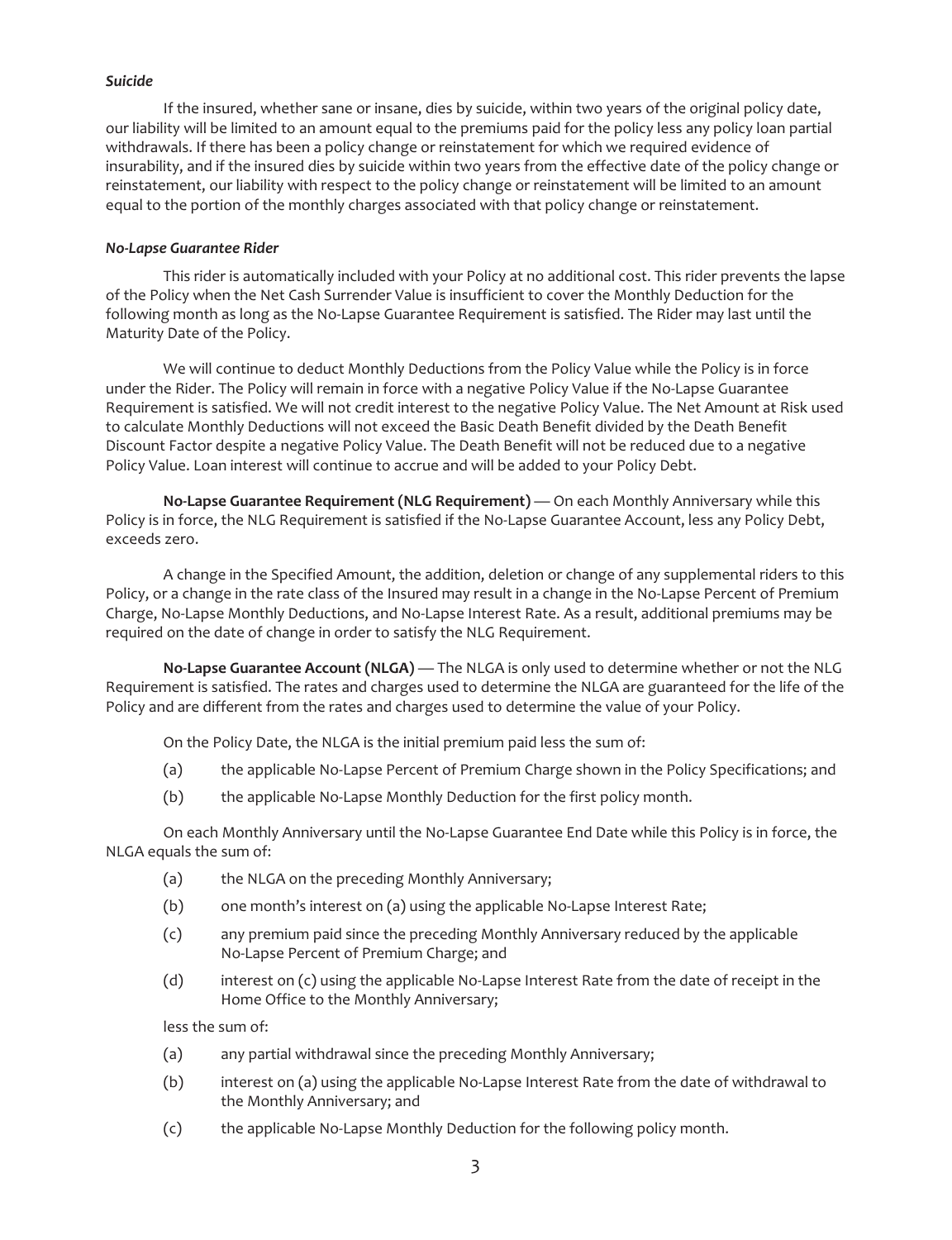**No-Lapse Percent of Premium Charge** — The No-Lapse Percent of Premium Charge is deducted each time a premium is paid in the calculation of the NLGA.

**No-Lapse Monthly Deduction —** The No-Lapse Monthly Deduction is the sum of:

- (a) the No-Lapse COI Charge for the policy month;
- (b) the No-Lapse Per Policy Expense Charge;
- (c) the No-Lapse Expense Charge Per \$1,000 of Specified Amount; and
- (d) the Monthly Deduction for the policy month for any benefits provided by a supplemental rider made a part of this Policy determined as described in the rider section but using any applicable NLGA value and the applicable No-Lapse rates shown in the Policy Specifications.

**No-Lapse COI Charge** — The No-Lapse COI Charge is determined on a monthly basis. The No-Lapse COI Charge for a policy month is calculated as the sum of (a) multiplied by (b) where:

- (a) is the applicable No-Lapse COI Rate divided by 1,000; and
- (b) is the No-Lapse Net Amount at Risk.

**No-Lapse Net Amount at Risk —** The No-Lapse Net Amount at Risk is equal to (a) divided by (b) minus (c) where

- (a) is the Specified Amount at the beginning of the policy month;
- (b) is the Death Benefit Discount Factor as shown in the Policy Specifications; and
- (c) is the NLGA at the beginning of the policy month before the No-Lapse Monthly Deduction.

If the calculation above causes the No-Lapse Net Amount at Risk to be negative, then the No-Lapse Net Amount at Risk will be set equal to zero.

**No-Lapse COI Rate —** The No-Lapse COI Rate is shown in the Policy Specifications and is based on policy year and on the issue age, sex (if the Policy is issued on a sex-distinct basis), and rate class of the Insured. A change in the Specified Amount may result in a change in the No-Lapse COI Rate.

**No-Lapse Per Policy Expense Charge —** The No-Lapse Per Policy Expense Charge is a monthly expense charge and is shown in the Policy Specifications.

**No-Lapse Expense Charge Per \$1,000 of Specified Amount —** The No-Lapse Expense Charge Per \$1,000 of Specified Amount is a monthly expense charge and is shown in the Policy Specifications.

**No-Lapse Interest Rate —** The No-Lapse Interest Rate is described in the Policy Specifications. A change in the Specified Amount may result in a change in the No-Lapse Interest Rate.

**Allocation Requirements —** in order to keep this Rider in force, we reserve the right to establish:

- a maximum percentage of the Policy Value to be permitted in certain subaccounts and/or the Fixed Account; and/or
- a minimum percentage of the Policy Value to be required in certain subaccounts.

Should we choose to enforce these restrictions, we will provide advance notice to you. Such notice will identify the restriction percentages to be applied and the subaccounts and/or Fixed Account impacted. We will evaluate the imposition of these restrictions on an annual basis.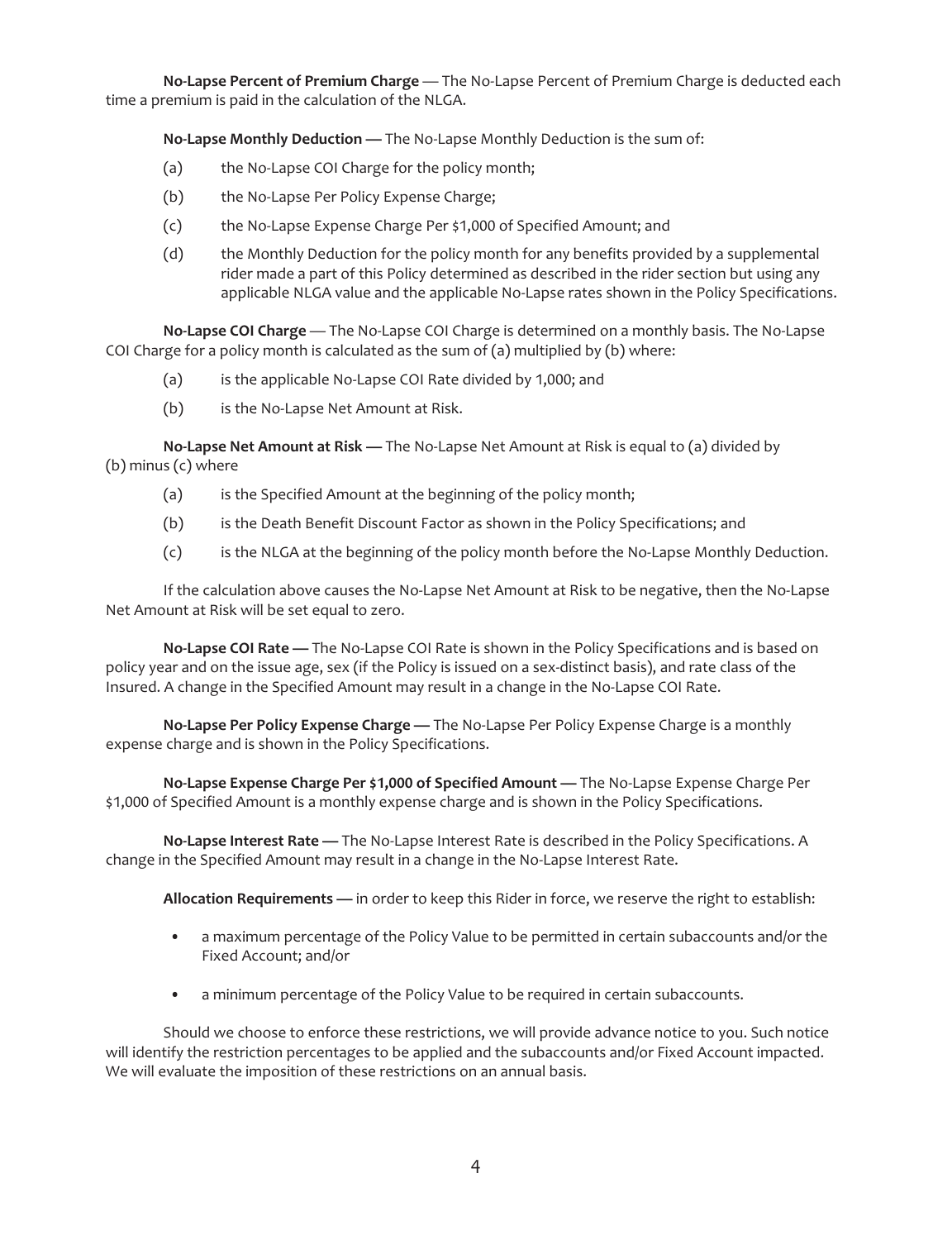#### *Non-Principal Risks*

In addition to the section of the prospectus on the principal risks of investing in the policy, risks are disclosed separately in each of the appropriate sections of the prospectus.

#### <span id="page-4-0"></span>**FEDERAL INCOME TAX CONSIDERATIONS**

The following summary provides a general description of the federal income tax considerations associated with the Policy and does not purport to be complete or to cover all situations. This discussion is not intended as tax advice. Counsel or other competent tax advisers should be consulted for more complete information. This discussion is based on our understanding of the present federal income tax laws as they are currently interpreted by the Internal Revenue Service (the "IRS"). No representation is made as to the likelihood of continuation of the present Federal income tax laws or of the current interpretations by the IRS.

#### *Tax Status of The Policy*

Death benefits paid under contracts that qualify as life insurance policies under federal income tax law are not subject to federal income tax. Investment gains credited to such policies are not subject to income tax as long as they remain in the Policy. Assuming your Policy is *not* treated as a "modified endowment contract" under federal income tax law, distributions from the Policy are generally treated as first the return of investment in the Policy and then, only after the return of all investment in the Policy, as distributions of taxable income. Amounts borrowed under the Policy also are not generally subject to federal income tax at the time of the borrowing. An exception to this general rule occurs in the case of a decrease in the Policy's death benefit or any other change that reduces benefits under the Policy in the first 15 years after the Policy is issued and that results in a cash distribution to the owner in order for the Policy to continue qualifying as life insurance. The application of these rules may vary depending on whether the change occurs in the first five years after the Policy is issued. Such a cash distribution may be taxed in whole or in part as ordinary income (to the extent of any gain in the Policy) under rules prescribed in Section 7702 of the Code.

To qualify as a life insurance contract for federal income tax purposes, the Policy must meet the definition of a life insurance contract which is set forth in Section 7702 of the Internal Revenue Code of 1986, as amended (the "Code"). Guidance as to how these requirements are to be applied is limited. Section 7702 was amended by U.S. federal tax legislation that was enacted on December 22, 2017 and on December 27, 2020. Certain aspects of the legislation are currently uncertain and future administrative guidance or legislation may result in additional changes. The manner in which Section 7702 should be applied to certain features of the Policy offered in its prospectus is not directly addressed by Section 7702 or any guidance issued to date under Section 7702. Nevertheless, we believes it is reasonable to conclude that the Policy will meet the Section 7702 definition of a life insurance contract. In the absence of final regulations or other pertinent interpretations of Section 7702, however, there is necessarily some uncertainty as to whether the Policy will meet the statutory life insurance contract definition, particularly if it insures a substandard risk. If the Policy were determined not to be a life insurance contract for purposes of Section 7702, such contract would not provide most of the tax advantages normally provided by a life insurance contract. If it is subsequently determined that the Policy does not satisfy Section 7702, we may take whatever steps are appropriate and reasonable to comply with Section 7702. For these reasons, we reserve the right to restrict policy transactions as necessary to attempt to qualify it as a life insurance contract under Section 7702.

Section 817(h) of the Code requires that the investments of each subaccount of the Separate Account must be "adequately diversified" in accordance with Treasury regulations in order for the Policy to qualify as a life insurance contract under Section 7702 of the Code (discussed above). The funds in which each subaccount of the Separate Account may invest are owned exclusively by the Separate Account and certain other qualified investors. As a result, the Separate Account expects to be able to look through to the funds' investments in order to establish that each subaccount is "adequately diversified". It is expected that each underlying fund will comply with the diversification requirement applicable to the subaccounts as though the requirement applied to that underlying fund. Penn Mutual believes that the Separate Account will meet the diversification requirement, and Penn Mutual will monitor continued compliance with this requirement.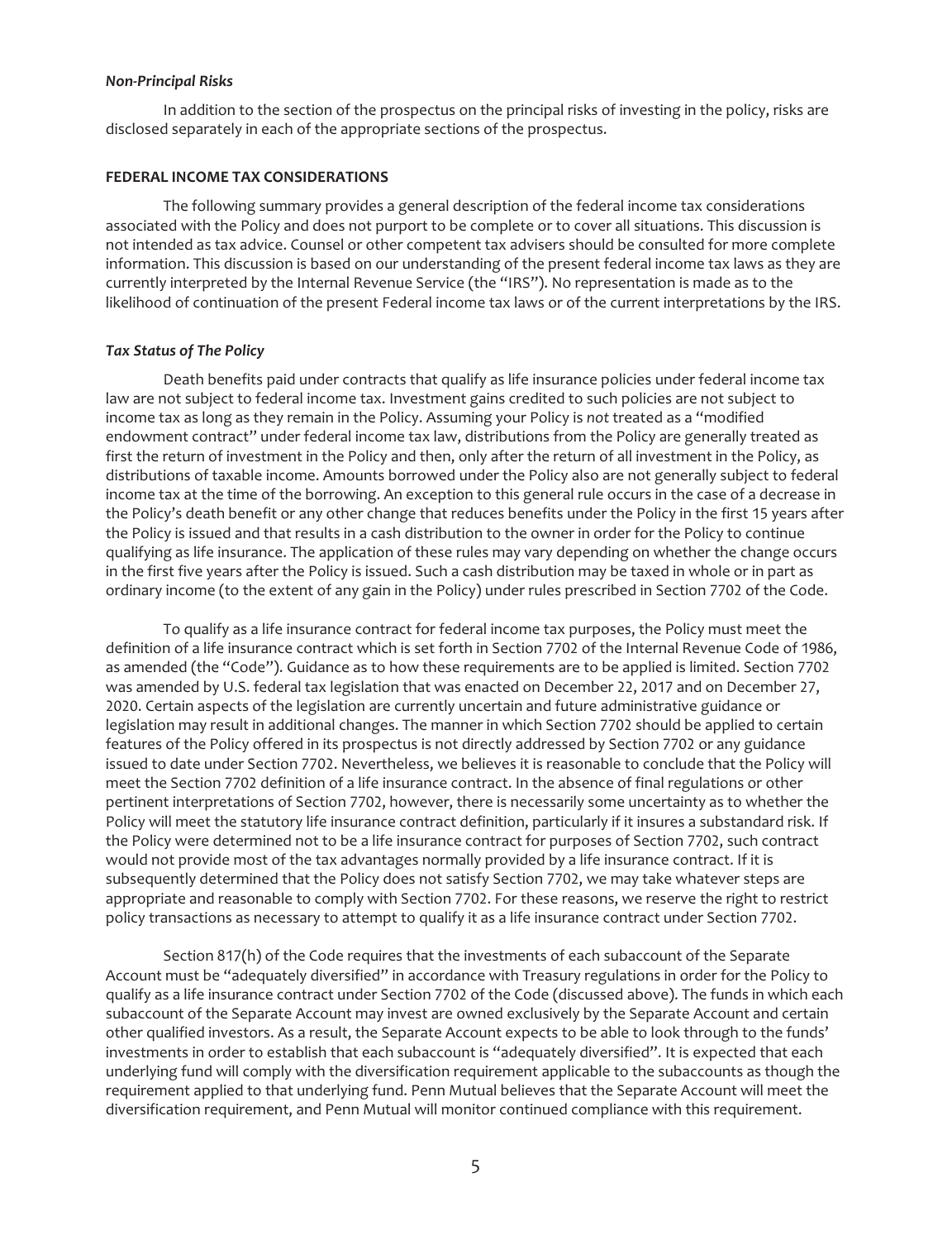The IRS has stated in published rulings that a variable contract owner will be considered the owner of the related separate account assets if the contract owner possesses incidents of ownership in those assets, such as the ability to exercise investment control over the assets. In circumstances where the variable contract owner is considered the owner of separate account assets, income and gain from the assets would be currently includable in the variable contract owner's gross income. The Treasury Department has indicated that in regulations or revenue rulings under Section 817(d), (relating to the definition of a variable contract), it will provide guidance on the extent to which contract owners may direct their investments to particular subaccounts without being treated as owners of the underlying shares. The Internal Revenue Service ("IRS") has issued Revenue Ruling 2003-91 in which it ruled that the ability to choose among as many as 20 subaccounts and make not more than one transfer per 30-day period without charge did not result in the owner of the Policy being treated as the owner of the assets in the subaccount under the investment control doctrine.

The ownership rights under the Policy are similar to, but different in certain respects from, those described by the IRS in Revenue Ruling 2003-91 and other rulings in which it was determined that policy owners were not owners of the subaccount assets. It is possible that these differences could result in Policy owners being treated as the owners of the assets of the subaccounts under the Policy. We, therefore, reserve the right to modify the Policy as necessary to attempt to prevent the owners of the Policy from being considered the owners of a pro rata share of the assets of the subaccounts under the Policy. In addition, it is possible that if regulations or additional rulings are issued, the contract may need to be modified to comply with them.

#### *Tax Qualification Test*

For the Protection VUL policy to be treated as a life insurance contract under the Code, it must pass *one* of two tests — a cash value accumulation test or a guideline premium/cash value corridor test. We currently offer only the cash value accumulation test. Guidance as to how these requirements are to be applied is limited. Nevertheless, we believe that the Policy should satisfy the applicable requirements.

The following discussion assumes that the Policy qualifies as a life insurance contract for federal income tax purposes.

We believe that the proceeds and cash value increases of the Policy should be treated in a manner consistent with a fixed-benefit life insurance policy for federal income tax purposes. Thus, the death benefit under the Policy should be excludable from the gross income of the beneficiary under Section 101(a)(1) of the Code.

#### *Modified Endowment Contracts*

The Code establishes a class of life insurance contracts designated as "modified endowment contracts," which applies to policies entered into or materially changed after June 20, 1988.

Due to the Policy's flexibility, classification as a modified endowment contract will depend on the individual circumstances of the Policy. In general, the Policy will be a modified endowment contract if the accumulated premiums paid at any time during the first seven policy years exceeds the sum of the net level premiums which would have been paid on or before such time if the Policy provided for paid-up future benefits after the payment of seven level annual premiums. The determination of whether the Policy will be a modified endowment contract after a material change generally depends upon the relationship of the death benefit and policy value at the time of such change and the additional premiums paid in the seven years following the material change. We will endeavor to notify you on a timely basis if we believe you have exceeded this limit and the Policy has become a modified endowment contract under the Code.

All policies that we or our affiliate issue to the same owner during any calendar year, which are treated as modified endowment contracts, are treated as one modified endowment contract for purposes of determining the amount includable in gross income under Section 72(e) of the Code.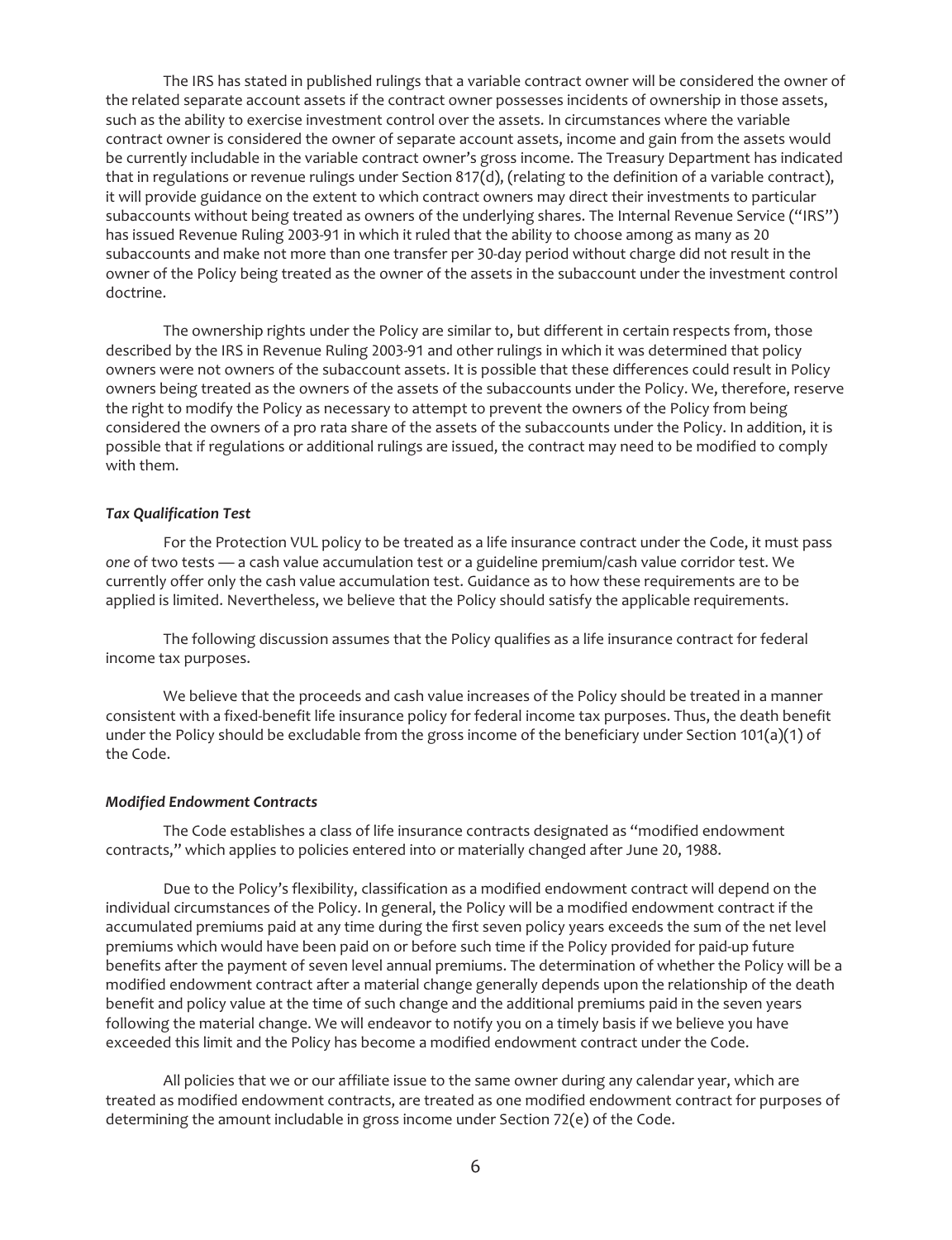If there is a reduction in the benefits under the policy during the first seven policy years, for example, as a result of a partial withdrawal or surrender, the seven-pay test will have to be reapplied as if the policy had originally been issued at the reduced Specified Amount. If there is a "material change" in the Policy's benefits or other terms, the policy may have to be retested as if it were a newly issued policy. A material change may occur, for example, when there is an increase in the death benefit which is due to the payment of an unnecessary premium. Unnecessary premiums are premiums paid into the policy which are not needed in order to provide a death benefit equal to the lowest death benefit that was payable in the first seven policy years. To prevent your Policy from becoming a modified endowment contract, it may be necessary to limit premium payments or to limit reductions in benefits. A current or prospective policy owner should consult a tax advisor to determine whether a policy transaction will cause the Policy to be classified as a modified endowment contract.

The rules relating to whether the Policy will be treated as a modified endowment contract are complex and make it impracticable to adequately describe in full in the limited confines of this summary. Therefore, you should consult with a competent adviser to determine whether the Policy transaction will cause the Policy to be treated as a modified endowment contract.

#### *Distributions from Policies Classified as Modified Endowment Contracts*

Policies classified as a modified endowment contract will be subject to the following tax rules. First, all distributions, including distributions upon surrender and partial withdrawals from the Policy are treated as ordinary income subject to tax up to the amount equal to the excess (if any) of the policy value immediately before the distribution over the investment in the Policy (described below) at such time. Second, loans taken from, or secured by, such a Policy are treated as distributions from the Policy and taxed accordingly. Past due loan interest that is added to the loan amount will be treated as a loan. Third, a 10 percent additional income tax is imposed on the portion of any distribution from, or loan taken from or secured by, the Policy that is included in income except where the distribution or loan is made on or after the owner attains age 59 1/2, is attributable to the owner becoming disabled (as determined under the Code), or is part of a series of substantially equal periodic payments for the life (or life expectancy) of the owner or the joint lives (or joint life expectancies) of the owner and the owner's beneficiary.

If a Policy becomes a modified endowment contract, distributions that occur during the policy year will be taxed as distributions from a modified endowment contract. In addition, distributions from a Policy within two years before it becomes a modified endowment contract may be taxed in this manner. This means that a distribution made from a Policy that is not a modified endowment contract could later become taxable as a distribution from a modified endowment contract.

#### *Distributions from Policies Not Classified as Modified Endowment Contracts*

Distributions from a Policy that is not classified as a modified endowment contract, are generally treated as first recovering the investment in the Policy (described below) and then, only after the return of all such investment in the Policy, as distributions of taxable income. Amounts borrowed under the Policy also are not generally subject to federal income tax at the time of the borrowing. An exception to this general rule occurs in the case of a decrease in the Policy's death benefit or any other change that reduces benefits under the Policy in the first 15 years after the Policy is issued and that results in a cash distribution to the owner in order for the Policy to continue complying with the Section 7702 definitional limits. The application of these rules may vary depending on whether the change occurs in the first five years after the Policy is issued. Such a cash distribution may be taxed in whole or in part as ordinary income (to the extent of any gain in the Policy) under rules prescribed in Section 7702.

Finally, neither distributions (including distributions upon surrender) nor loans from, or secured by, the Policy that is not classified as a modified endowment contract are subject to the 10 percent additional tax.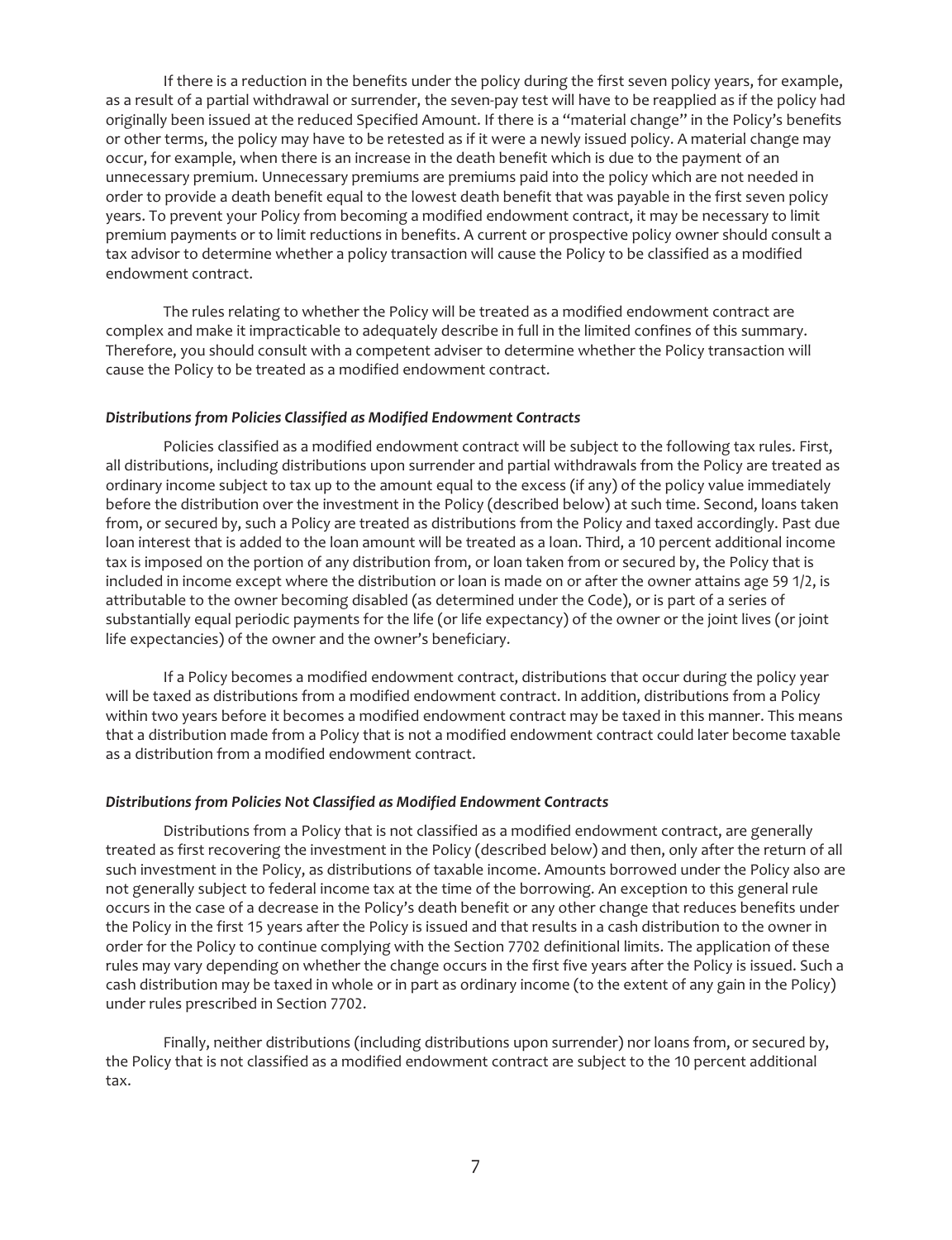#### *Policy Loan Interest*

Generally, personal interest paid on a loan under the Policy which is owned by an individual is not deductible. In addition, interest on any loan under the Policy owned by a taxpayer and covering the life of any individual will generally not be tax deductible. The deduction of interest on policy loans may also be subject to the restrictions of Section 264 of the Code. An owner should consult a competent tax adviser before deducting any interest paid in respect of a Policy loan.

#### *Investment in the Policy*

Investment in the Policy means: (i) the aggregate amount of any premiums or other consideration paid for the Policy, minus (ii) the aggregate amount received under the Policy which is excluded from gross income of the owner (except that the amount of any loan from, or secured by, the Policy that is a modified endowment contract, to the extent such amount is excluded from gross income, will be disregarded), plus (iii) the amount of any loan from, or secured by, the Policy that is a modified endowment contract to the extent that such amount is included in the gross income of the owner.

#### *Withholding*

To the extent that Policy distributions are taxable, they are generally subject to withholding for the recipient's federal income tax liability. Recipients can generally elect, however, not to have tax withheld from distributions.

#### *Business Uses of Policy*

Businesses can use the Policies in various arrangements, including nonqualified deferred compensation or salary continuance plans, split dollar insurance plans, executive bonus plans, tax exempt and nonexempt welfare benefit plans, retiree medical benefit plans and others. The tax consequences of such plans may vary depending on the particular facts and circumstances. If you are purchasing the Policy for any arrangement the value of which depends in part on its tax consequences, you should consult a qualified tax adviser. In recent years, moreover, Congress has adopted new rules relating to life insurance owned by businesses. Any business contemplating the purchase of a new Policy or a change in an existing Policy should consult a tax adviser.

#### *Non-Individual Owners and Business Beneficiaries of Policies*

If a Policy is owned or held by a corporation, trust or other entity that is not a natural person, this could jeopardize some or all of such entity's interest deduction under Code Section 264, even where such entity's indebtedness is in no way connected to the Policy. In addition, under Section 264(f)(5), if a business (other than a sole proprietorship) is directly or indirectly a beneficiary of a Policy, the Policy could be treated as held by the business for purposes of the Section 264(f) entity-holder rules. A qualified tax advisor should be consulted before any non-natural person is made an owner or holder of a Policy, or before a business (other than a sole proprietorship) is made a beneficiary of a Policy.

#### *Employer-Owned Life Insurance Policies*

Pursuant to section 101(j) of the Code, unless certain eligibility, notice and consent requirements are satisfied, the amount excludible as a death benefit payment under an employer-owned life insurance policy will generally be limited to the premiums paid for such policy (although certain exceptions may apply in specific circumstances). An employer-owned life insurance policy is a life insurance policy owned by an employer that insures an employee of the employer and where the employer is a direct or indirect beneficiary under such policy. It is the employer's responsibility to verify the eligibility of the intended Insured under employer-owned life insurance policies and to provide the notices and obtain the consents required by section 101(j). These requirements generally apply to employer-owned life insurance policies issued or materially modified after August 17, 2006. A tax adviser should be consulted by anyone considering the purchase of an employer-owned life insurance policy.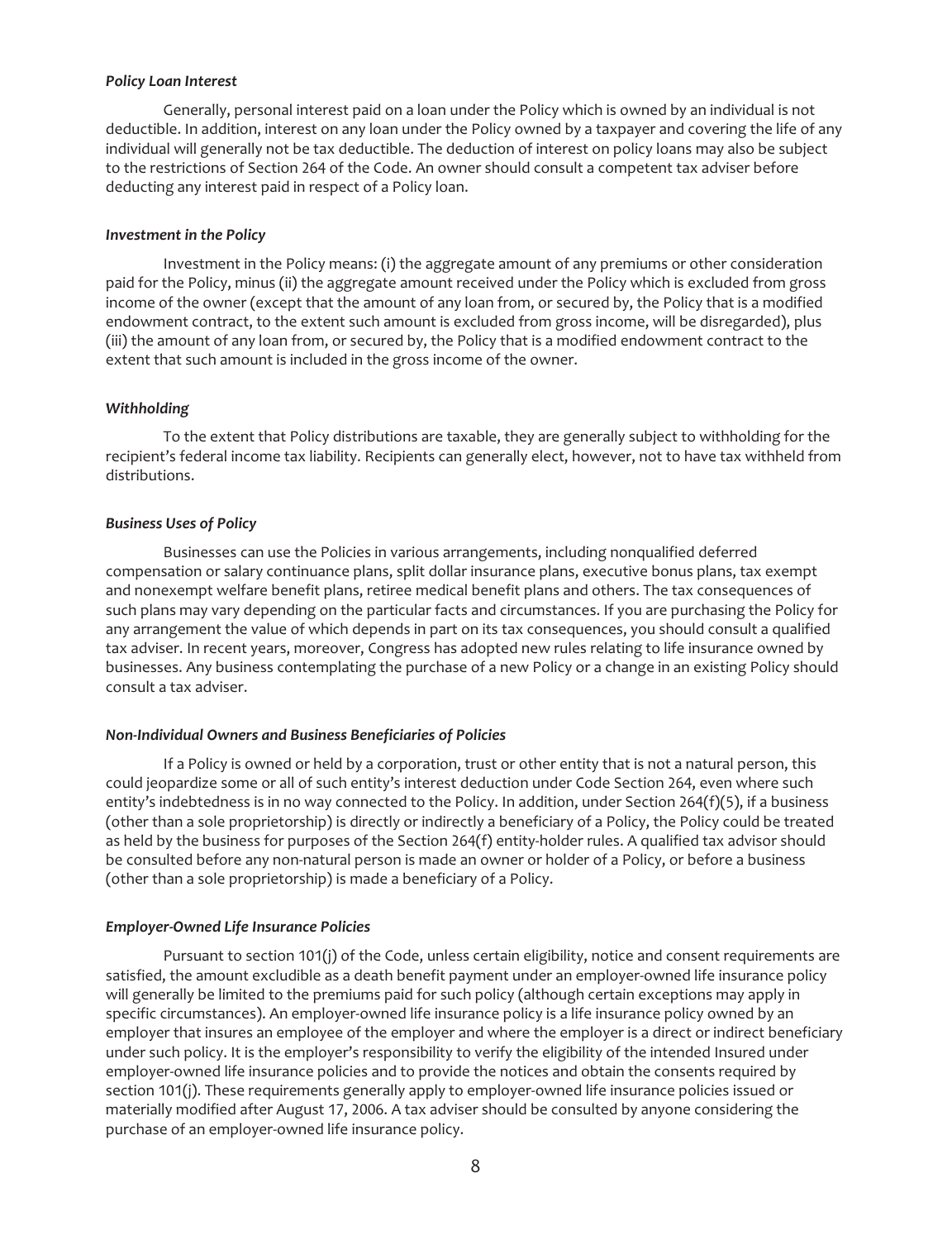#### *Split-Dollar Arrangements*

The IRS and the Treasury Department have issued guidance that substantially affects split-dollar arrangements. Consult a qualified tax adviser before entering into or paying additional premiums with respect to such arrangements.

Additionally, the Sarbanes-Oxley Act of 2002 prohibits, with limited exceptions, publicly-traded companies, including non-U.S. companies that have securities listed on exchanges in the United States, from extending, directly or through a subsidiary, many types of personal loans to their directors or executive officers. It is possible that this prohibition may be interpreted as applying to split-dollar life insurance policies for directors and executive officers of such companies, since such insurance arguably can be viewed as involving a loan from the employer for at least some purposes.

The prohibition on loans is generally effective as of July 30, 2002. Any affected business contemplating the payment of a premium on an existing Policy, or the purchase of a new Policy, in connection with a split-dollar life insurance arrangement should consult legal counsel.

#### *Tax Shelter Regulations*

Prospective owners that are corporations should consult a tax advisor about the treatment of the Policy under the Treasury Regulations applicable to corporate tax shelters.

## *Tax Consequences of the Option to Extend the Maturity Date*

The option to extend the Maturity Date that we offer allows the policy owner to extend the original maturity date by 20 years. An extension of maturity could have adverse tax consequences. Before you exercise your rights under this option, you should consult with a competent tax adviser regarding the possible tax consequences of an extension of maturity.

#### *Disposition of the Policy*

The disposition of your Policy will likely have federal income tax consequences. The amount and character of any gain or income recognized in connection with a disposition may vary, depending on the nature of the disposition, your investment in the contract, premiums paid, and other factors. You should consult your tax adviser prior to any disposition.

#### *Income payments from Net Cash Surrender Value or Death Benefit Proceeds*

Your policy contains provisions that allow for all or a portion of the net cash surrender value or death benefit to be paid in a series of installments. In addition, certain policies may have optional Riders that provide for installment benefits. These installments may be for a certain period of time, or may be payable based upon the life of one or more individuals.

Under the rules of Section 72 of the Code, each payment made will be comprised of two portions: A portion representing a return of the investment in the contract, and the remainder representing interest. The Exclusion Ratio as defined in Section 72(b) is used to determine what amount of each payment is excluded from tax reporting.

The calculation of the Exclusion ratio is based upon these two policy values as of the date the amount of the installment payment is being determined:

- The portion of the net cash surrender value or death benefit proceeds being applied to the installment benefit
- The investment in the contract.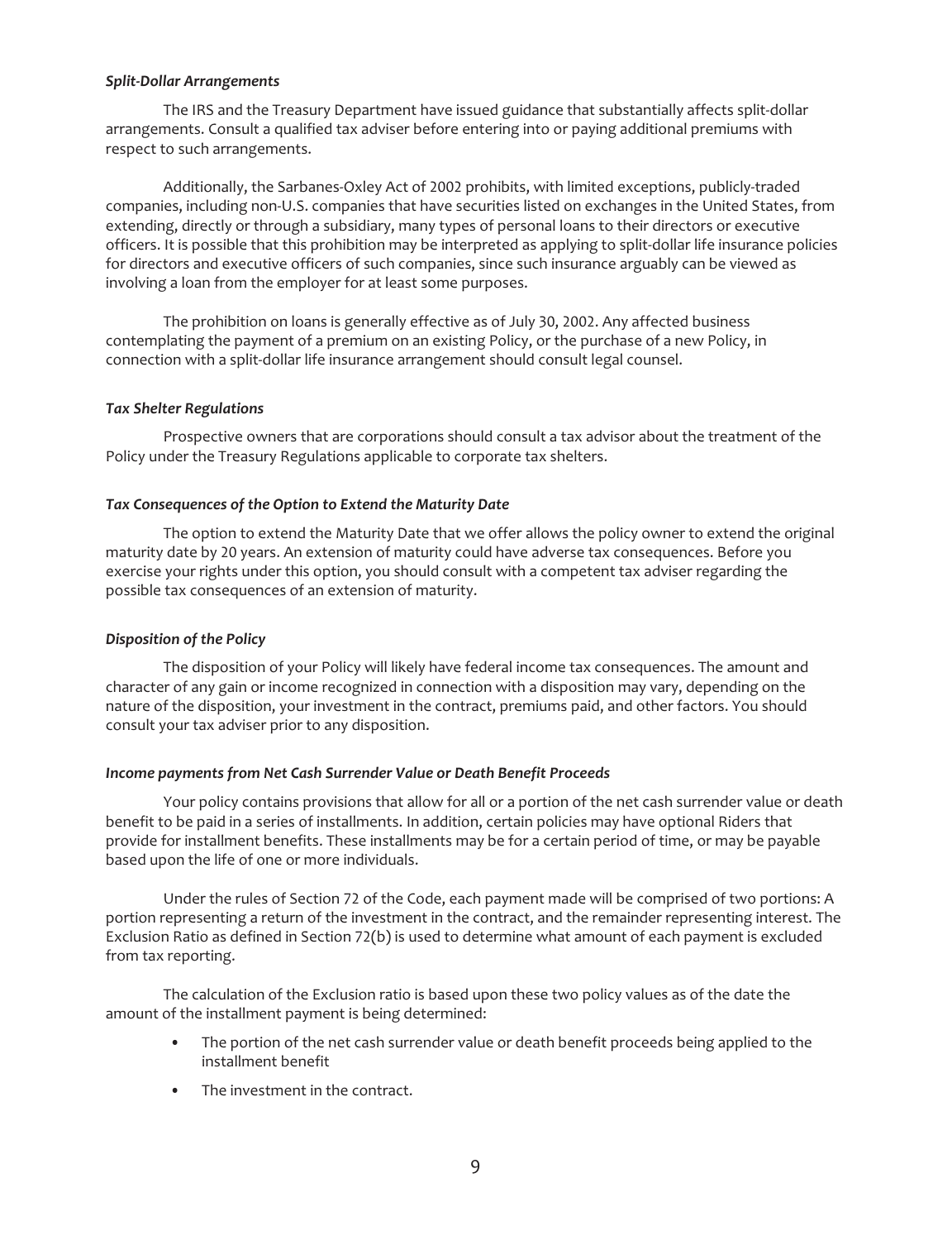The portion of each payment that is treated as a return of the investment in the contract is equal to the Exclusion Ratio multiplied by the payment amount. For installment payments that are based upon the life of one or more individuals, once the investment in the contract has been depleted any subsequent payment(s) would be treated as a return of interest and thus fully taxable.

## *Certain Information Reporting*

Code section 6050Y requires information reporting for certain life insurance policy transactions. A return must be filed by every person who acquires a life insurance contract or any interest in a life insurance contract in a reportable policy sale. A reportable policy sale is generally the acquisition of an interest in a life insurance contract, directly or indirectly, if the acquirer has no substantial family, business, or financial relationship with the insured. The buyer must file the return required under Section 6050Y with the IRS and furnish copies of the return to the insurance company that issued the contract and the seller.

## *Other Tax Considerations*

The transfer of the Policy or the designation of a beneficiary may have federal, state, and/or local transfer and inheritance tax consequences, including the imposition of gift, estate and generation-skipping transfer taxes. For example, the transfer of the Policy to, or the designation as beneficiary of, or the payment of proceeds to, a person who is assigned to a generation which is two or more generations below the generation of the owner, may have generation skipping transfer tax considerations under Section 2601 of the Code.

A 3.8% Medicare contribution tax generally applies to all or a portion of the net investment income of a taxpayer who is an individual and not a nonresident alien for federal income tax purposes and who has adjusted gross income (subject to certain adjustments) that exceeds a threshold amount (\$250,000 if married filing jointly or if considered a "surviving spouse" for federal income tax purposes, \$125,000 if married filing separately, and \$200,000 in other cases). For these purposes, amounts received under annuities or life insurance contracts that are includable in gross income are generally considered net investment income.

The individual situation of each owner or beneficiary will determine the extent, if any, to which federal, state and local transfer taxes may be imposed. Consult with your tax adviser for specific information in connection with these taxes.

## *Life Insurance Purchases by Residents of Puerto Rico*

In Rev. Rul. 2004-75, 2004-31 I.R.B. 109, the Internal Revenue Service announced that income received by residents of Puerto Rico under life insurance contracts issued by a Puerto Rico branch of a United States life insurance company is U.S.-source income that is generally subject to United States Federal income tax.

## *Life Insurance Purchases by Nonresident Aliens and Foreign Corporations*

Purchasers that are not U.S. citizens or residents will generally be subject to U.S. federal withholding tax on taxable distributions from life insurance policies at a 30% rate, unless a lower treaty rate applies. In addition, purchasers may be subject to state and/or municipal taxes and taxes that may be imposed by the purchaser's country of citizenship or residence. Prospective purchasers that are not U.S. citizens or residents are advised to consult with a qualified tax adviser regarding U.S. and foreign taxation with respect to a life insurance policy purchase.

## *Possible Tax Law Changes*

The foregoing is a summary of the federal income (and, where noted, non-income) tax considerations associated with the Policy and does not purport to cover all possible situations. The summary is based on our understanding of the present federal income tax laws as they are currently interpreted by the IRS. The summary is not intended as tax advice. No representation is made as to the likelihood of